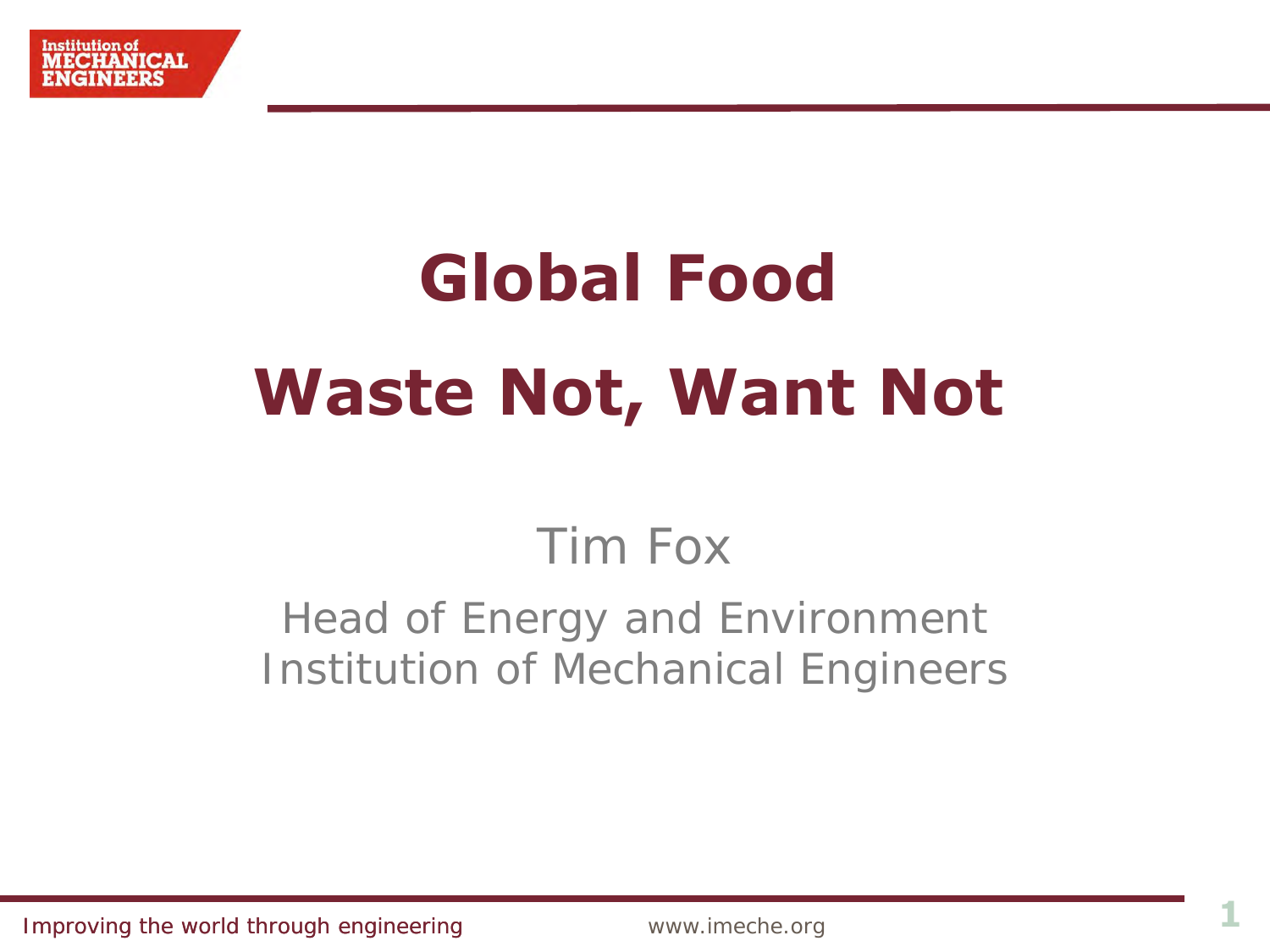

## Our planet under pressure

- Overview
	- **Towards the peak**
	- **Increased demand**
	- Food-Water-Energy Nexus
	- **Engineering the basics**
	- Food the good news
	- Waste and loss
	- **What needs to change?**
	- Conclusions

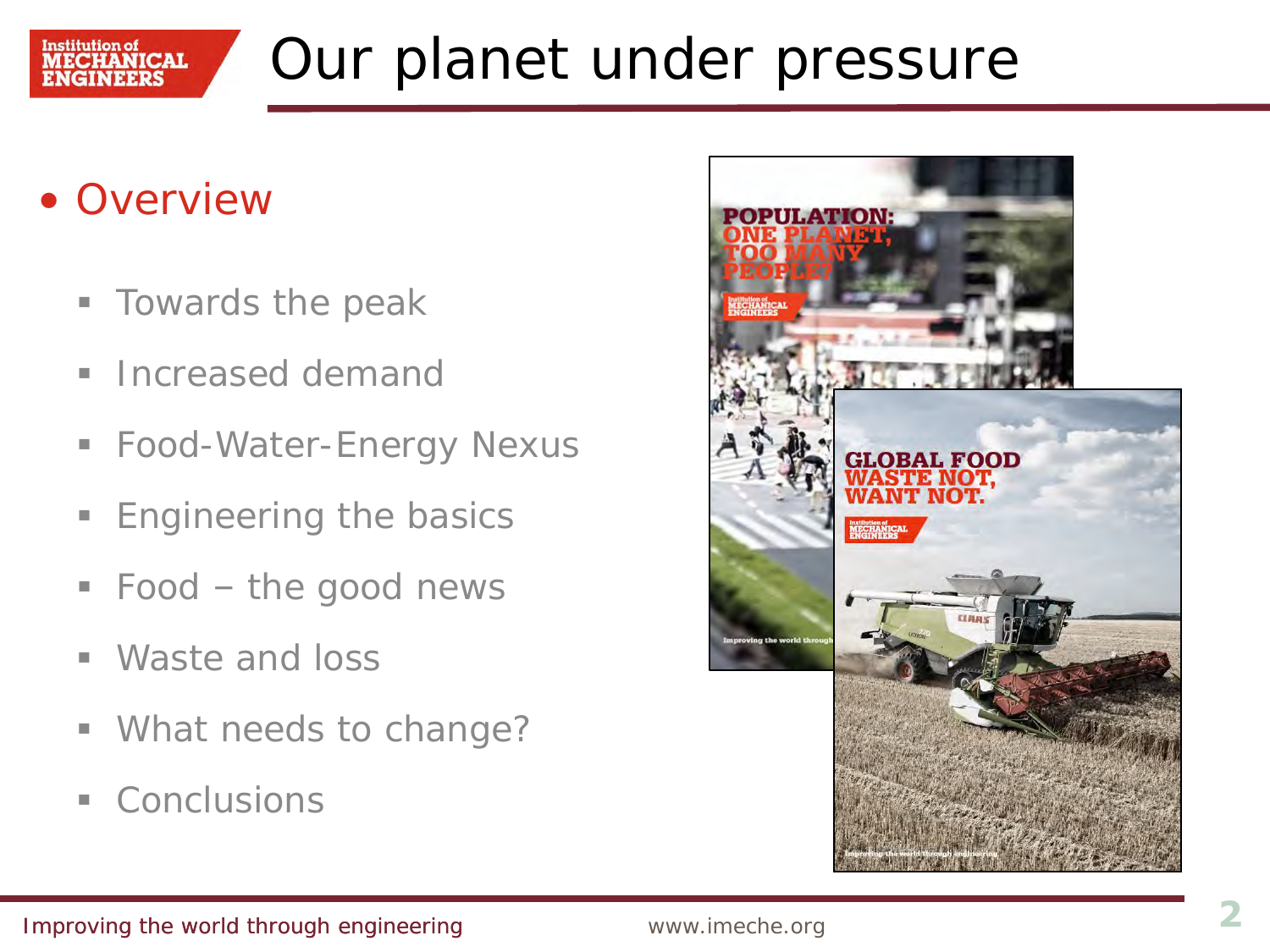

## More people

- 21st Century growth
- **Increasing by c.75 million/yr** up to 2016 then slows
- Additional 2.3 billion by 2050
- Peak at 9.5 billion in 2075
- Regional variation
- European, North American, Australasian and Japanese close to stable and/or decline



Source: United Nations 2009, Adapted from United Nations 2004

- Asia currently has half world total but peaks at 5.3bn in 2065
- Africa expands most relatively, more than doubling by 2100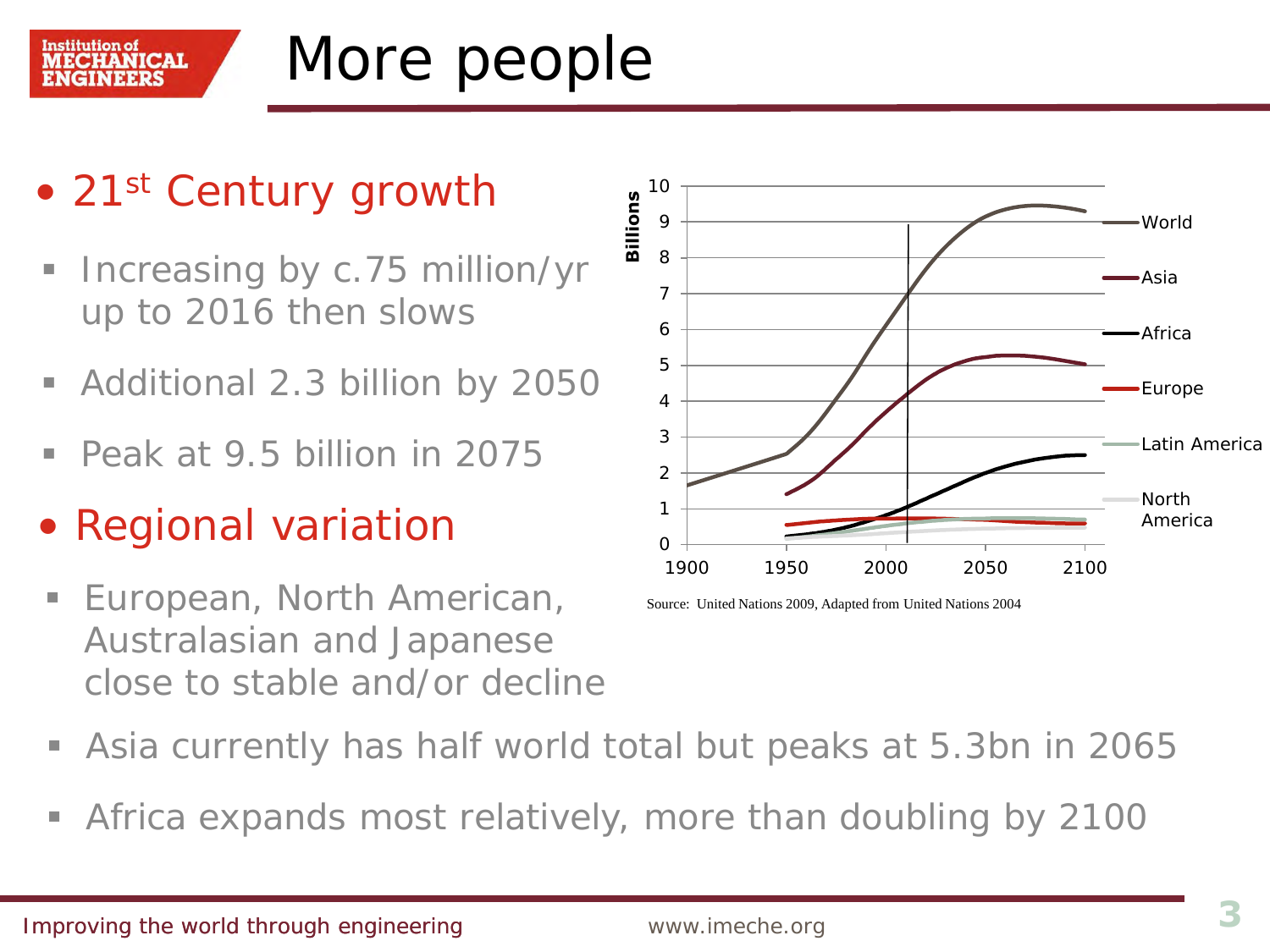## Increased global demand

### • Basic needs

Institution of

**ECHANICAL** 

- Food 70% increase in agricultural demand by 2050
- Water global consumption up 30% by 2030
- Shelter 75% of people urban by 2050 (3 billion more)
- Supported by
	- Energy 40% demand increase by 2035, double by 2050

### • Changing tastes

 Most populous region becoming more affluent, fuelling unprecedented demand for goods and dietary changes

• Exacerbated by climate change & geopolitical tension

- **Extreme weather, droughts, floods, sea level rise**
- **Finite resources and finite usable land**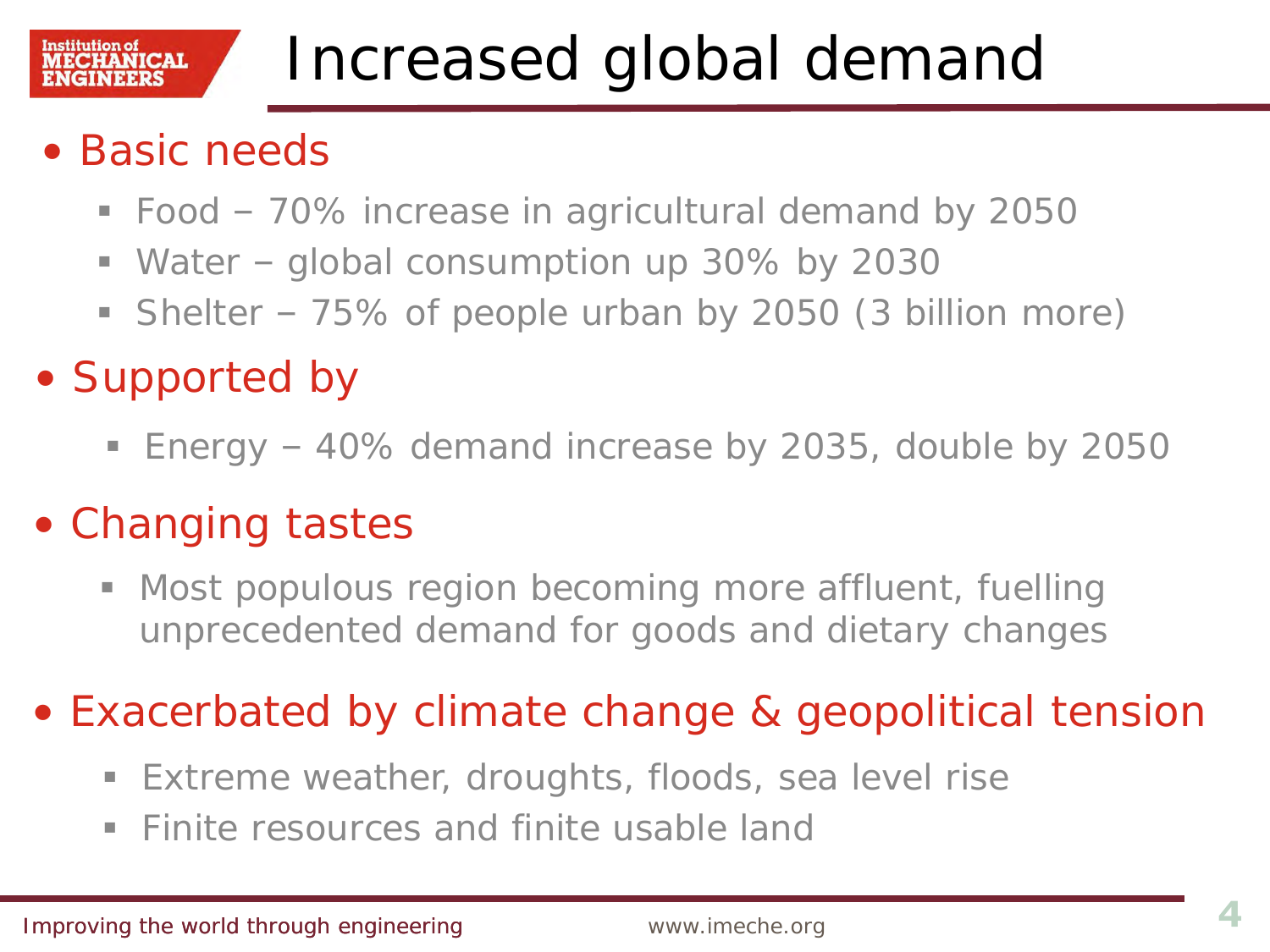

### • The defining challenge of the 21<sup>st</sup> Century:

### <http://www.youtube.com/watch?v=uCAO8yga5NM>

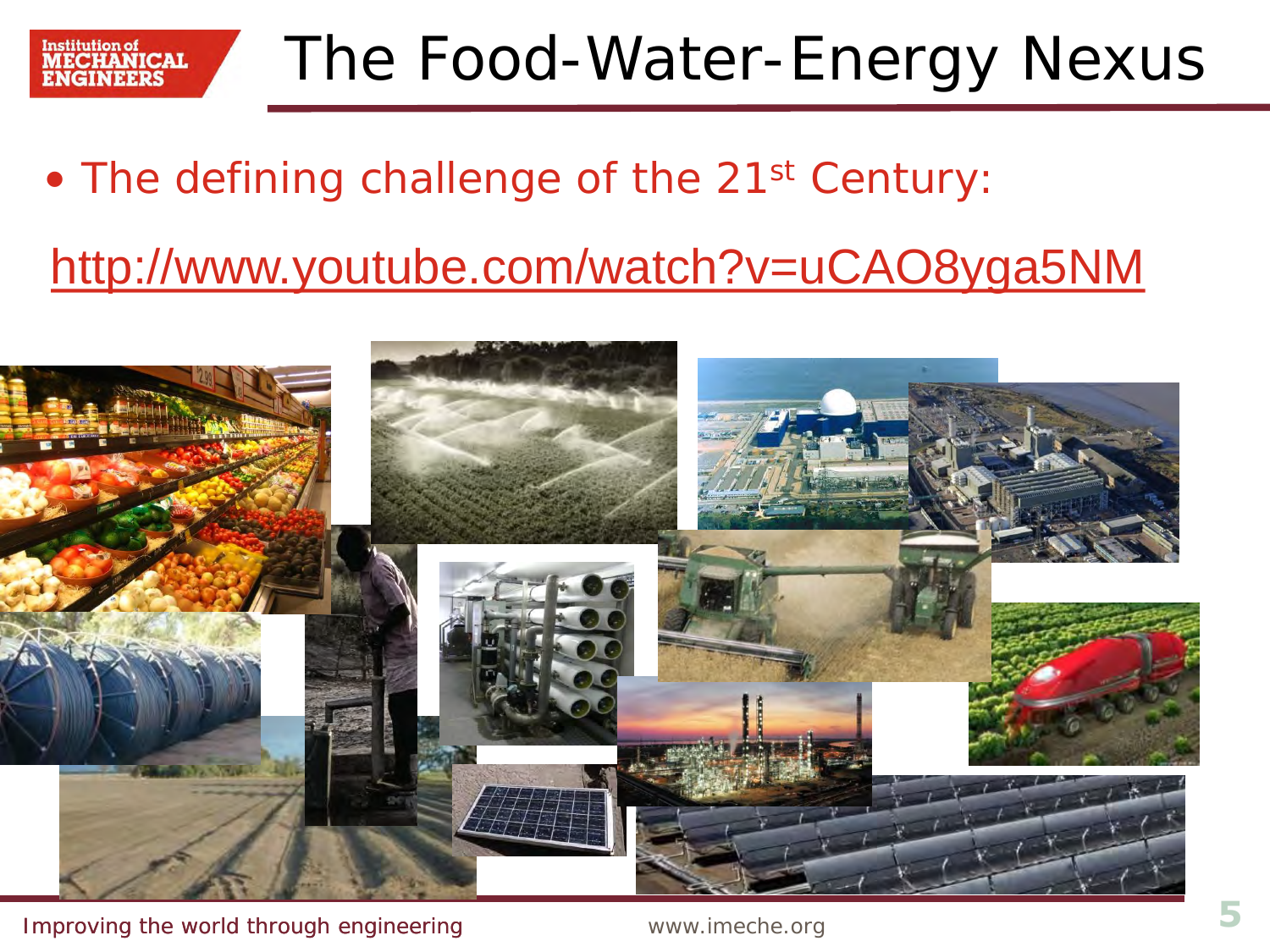

### •Global Food: Waste Not, Want Not

- Demographic change in 21<sup>st</sup> Century presents mankind with wide-ranging social, economic, environmental and political issues
- How to help ensure a sustainable future for all?
- FOOD is KEY and Developing World is KEY



### •Global Food: The Question

- **How much additional food do we really NEED to deliver?**
- Answer involved our Members and Fellows in professional engineering practice around the world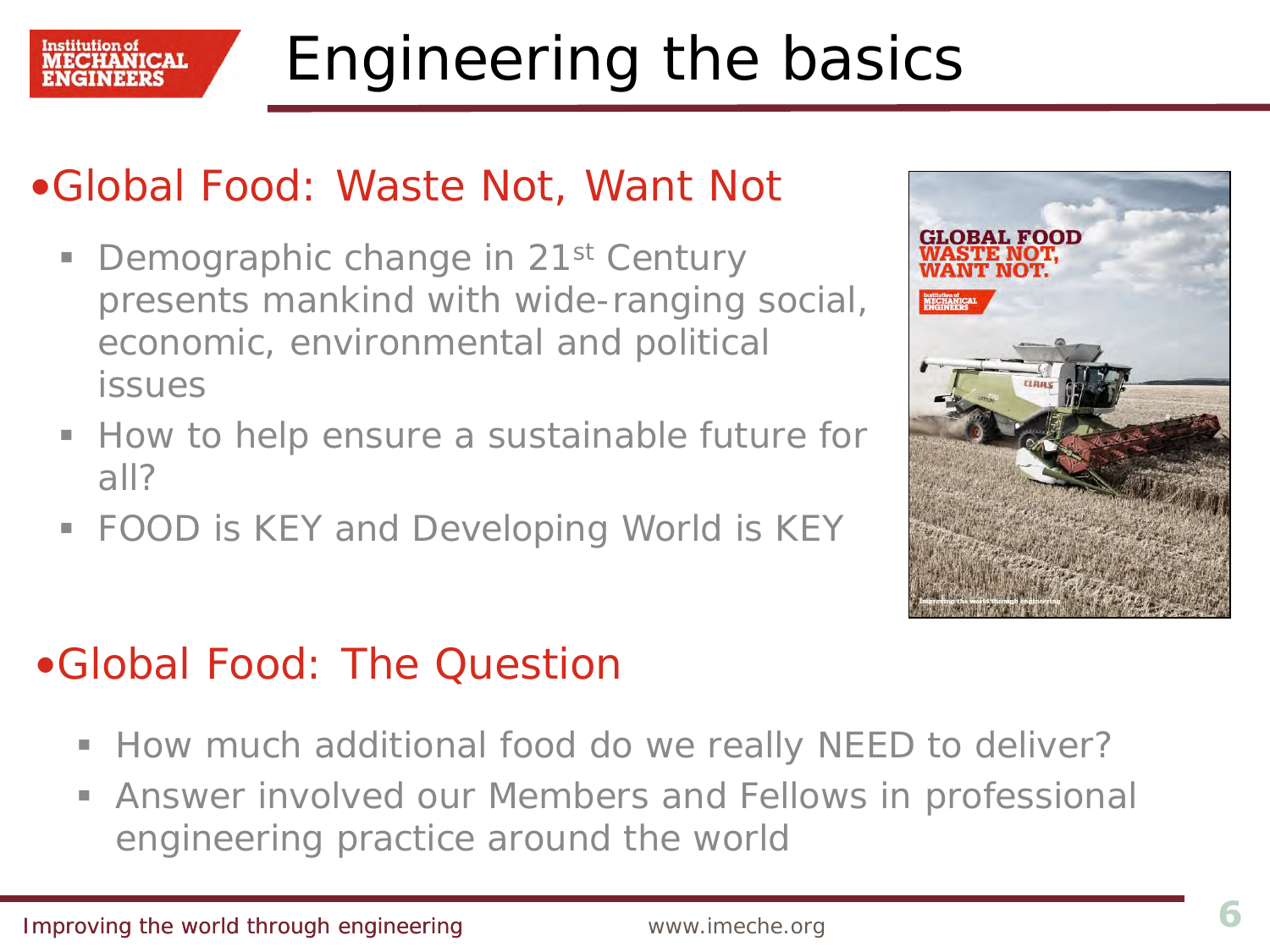## Food – the good news

### • Answer – maybe not so much

- Total tonnage of around 4 billion (bn) produced today
- Estimated 30-50% wasted and lost  $(1.2 2$  bn tonnes)
- Opportunity reduce and help feed future population
- Basic maths:

Institution of

NICAI.

- Feeding 6 bn people on  $2 2.8$  bn tonnes
- $\blacksquare$  Feed 9 10 bn on a little more than 4 bn tonnes
- Radically reduce pressure on water, energy, land-use

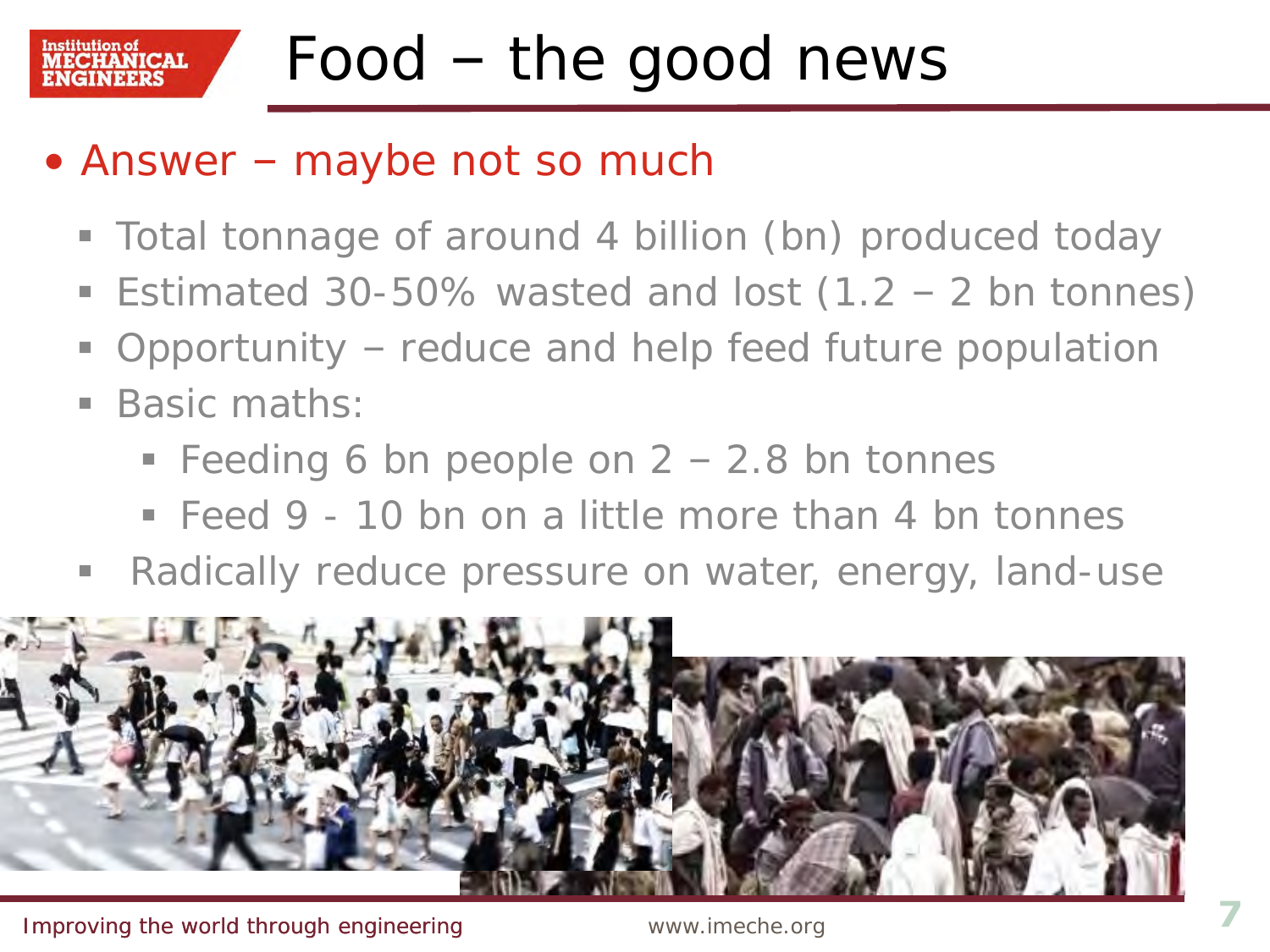#### Institution of **ECHANICAL**

## Waste and loss – where?

- Food Loss developing and emerging economies
	- Poor harvesting techniques, inadequately engineered storage and transportation infrastructure
- Waste mature developed economies
	- **Retailer practices encouraging over purchasing**
	- Supermarket contracts requiring cosmetic perfection
	- Consumer behaviour in the home and marketplace
	- **Hospitality industry procurement practices**

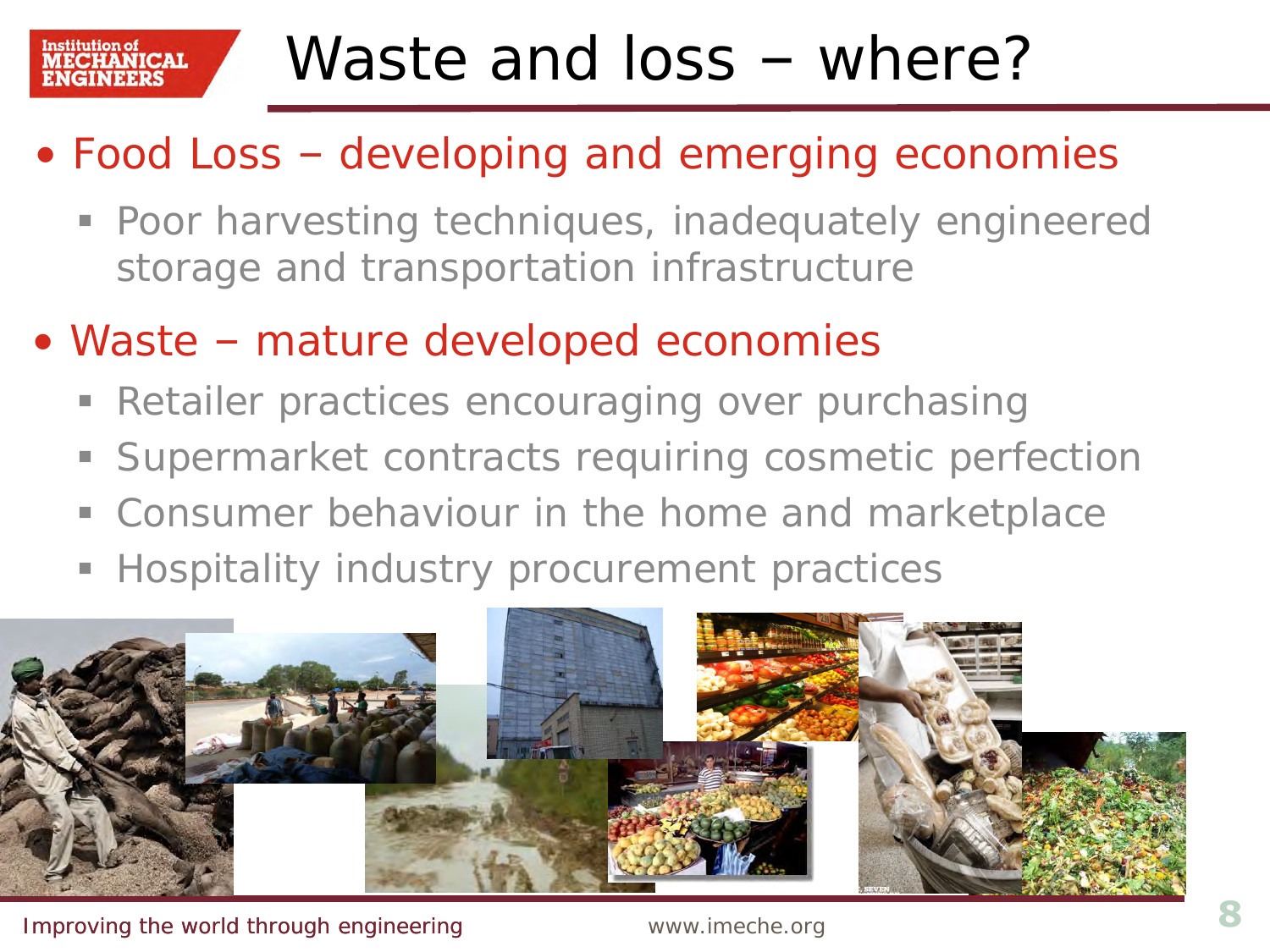#### Institution of<br>**MECHANICAL** Food loss

- Poor harvesting and inadequate infrastructure
	- **India / Sub-Saharan Africa 35% 50% fruit & veg**
	- SE Asia typically 35 80% rice (China 45%)
	- Eastern Europe 25 50% grain (Australia 0.75%)
	- 40% losses result from poorly engineered storage
		- $\sim$  21 million tonnes of wheat annually in India
		- ~3.2 million tonnes annually in Pakistan

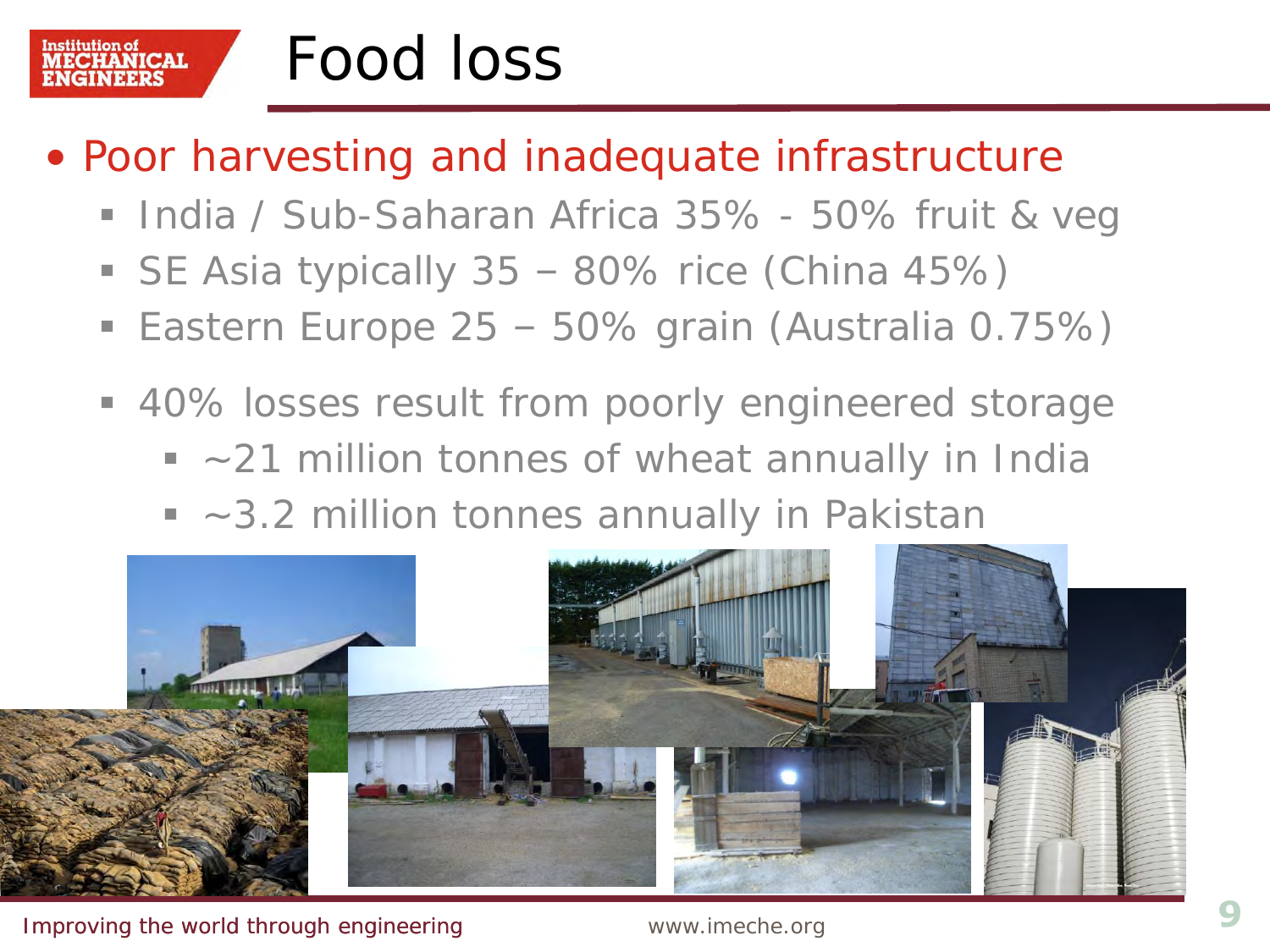- Rapidly developing world
	- **Infrastructure minimize losses and maintain**
	- Dietary preferences build on traditions and culture
	- Consumer behaviour avoid loss of perceived value
- Emerging economies
	- Population demographics  $-21$ <sup>st</sup> century growth focus
	- New infrastructure transfer sustainable practice and localised cleantech

Facilitate a **Cleantech 'Leapfrog'** over the resourcehungry unsustainable phase of industrialisation; avoid our previous failures and mistakes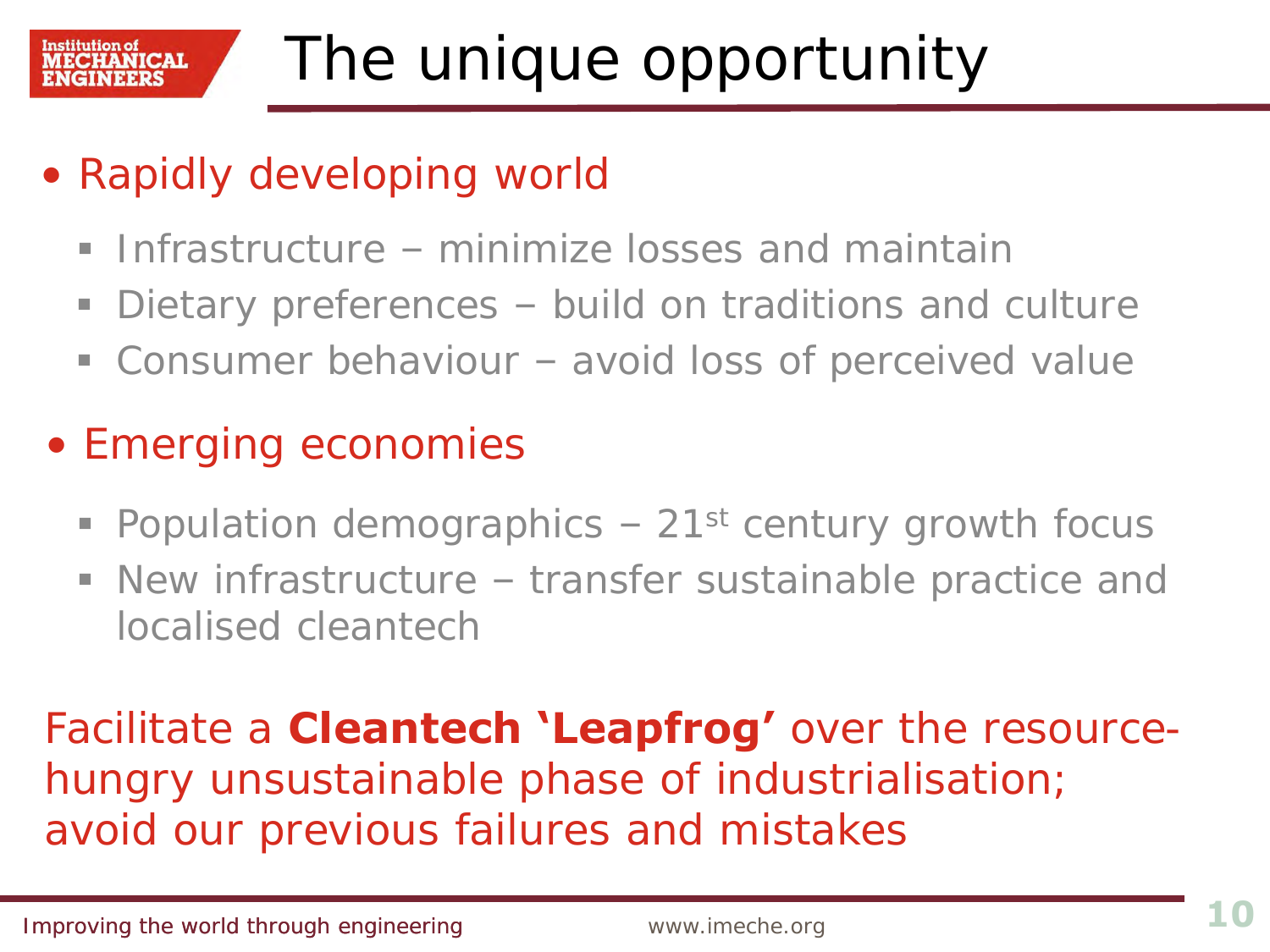

### Food waste

### • Retailers

- 30% of harvest wasted before reaching marketplace
- Crop rejections; 20 30% UK/USA, up to 40% Kenya
- **Sales promotion encouraging over purchasing**

### • Consumers

- 30 50% of what's purchased is wasted at home
- Hospitality industry
	- 1/3 of food procured for industry is thrown-away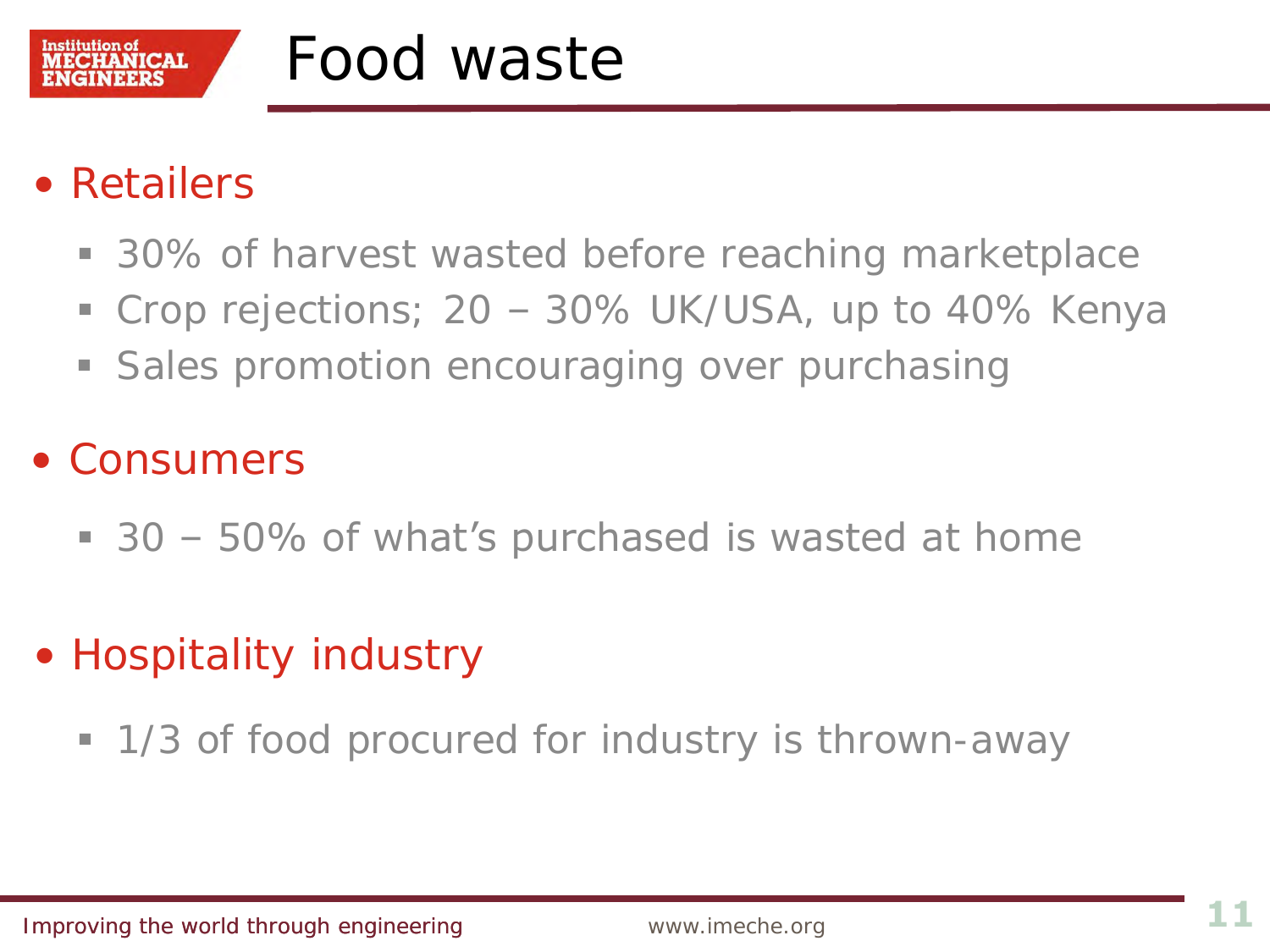#### Institution of **ECHANICAL**

## What needs to change?

### • International

 Enable, facilitate and broker transfer of sustainable engineering practice knowledge and localised technology

### • National

- **Reclaim national food policy**
- **Raise public awareness of food waste issues**
- **Deploy sustainable infrastructure, training and management**
- Retailers
	- Reform procurement contracts and promotional practices
	- Audit supply chains for food loss reduction and elimination
	- Assist public reconnect with culinary and food skills

### • Citizens

- **Put pressure on politicians to change retail practices**
- Actively re-engage with food and food value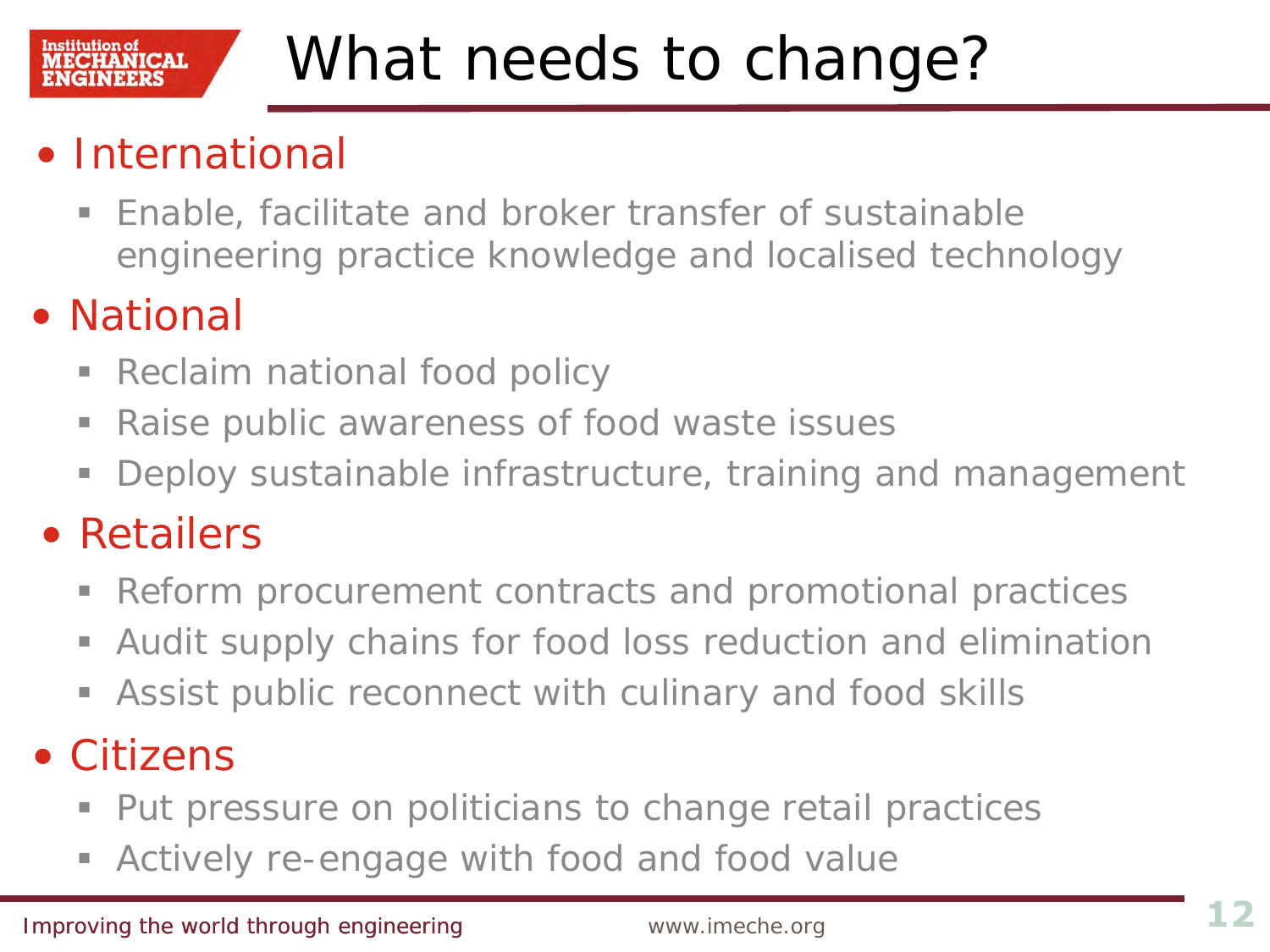• Reducing food waste and losses could significantly help meet the challenges of food security for 9.5bn people by late 21st Century.

• Unique opportunity exists to help newly developing world 'leapfrog' the resource-hungry unsustainable phase of industrialisation; avoid our failures and mistakes.

• Finance, politics, regulation, ethics, access and ownership are the key barriers to meeting the challenge.